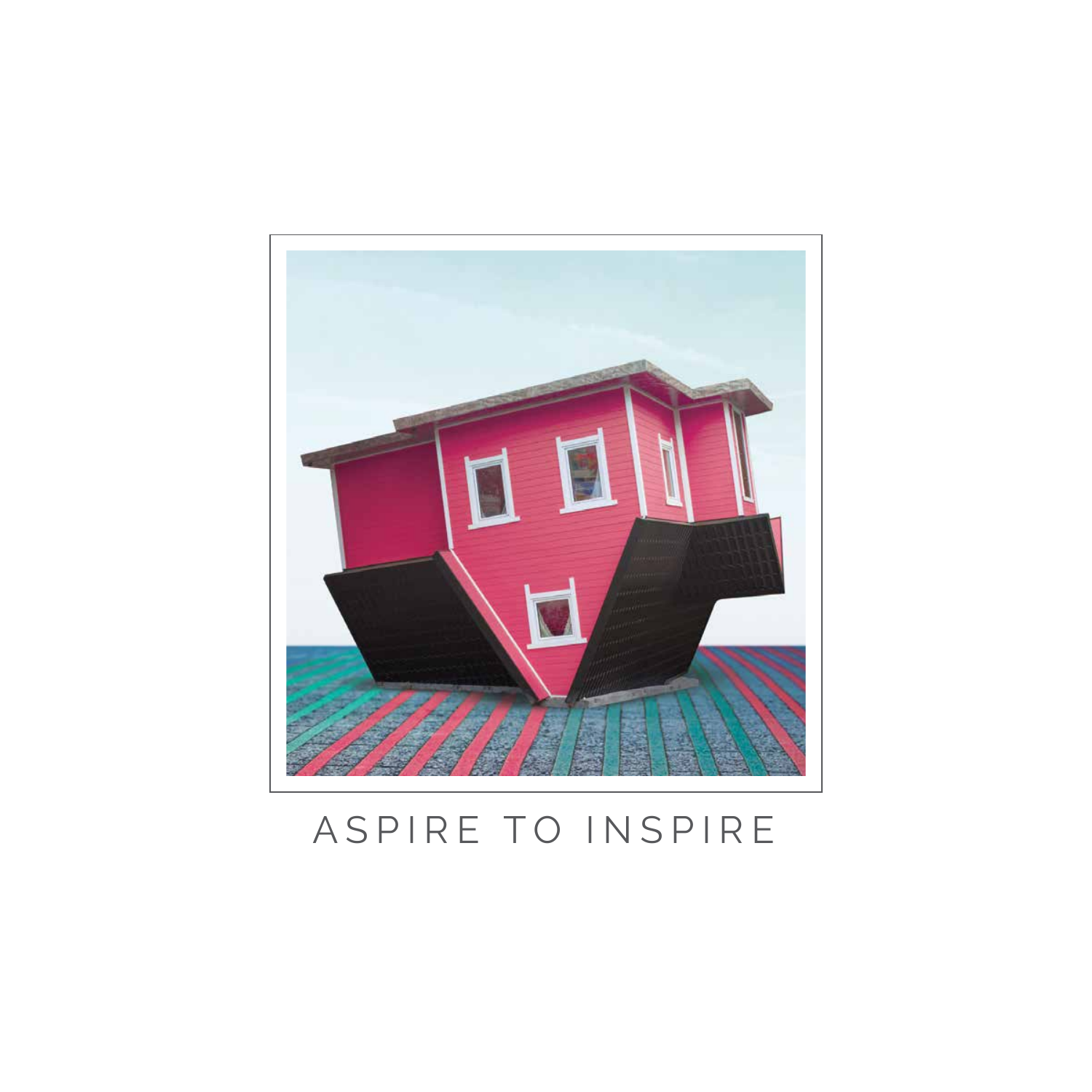**BEHAVIOR EQ - WHAT IS IT?** THE ARILITY TO RECOGNIZE THE IMPACT EMOTIONS HAVE ON OUR BEHAVIOR TO OTHERS TO CREATE STRONGER AND MORE PRODUCTIVE R F LATION SHIPS

rtoday<br>was e

rod da

## WHAT WE DO

- Psychological Safety: A nonjudgemental zone of mutual trust, respect, transparent communication and professional development
- ▶ Behavior EQ Workshops
- ▶ 360 Review Feedback, Social Styles and 5 Dysfunctions Assessments
- Executive Coaching
- ▶ Founders/CEO Alignment Sessions
- Mission, Vision & Values Strategy
- Organizational Development
- Change Management
- Work/Life Balance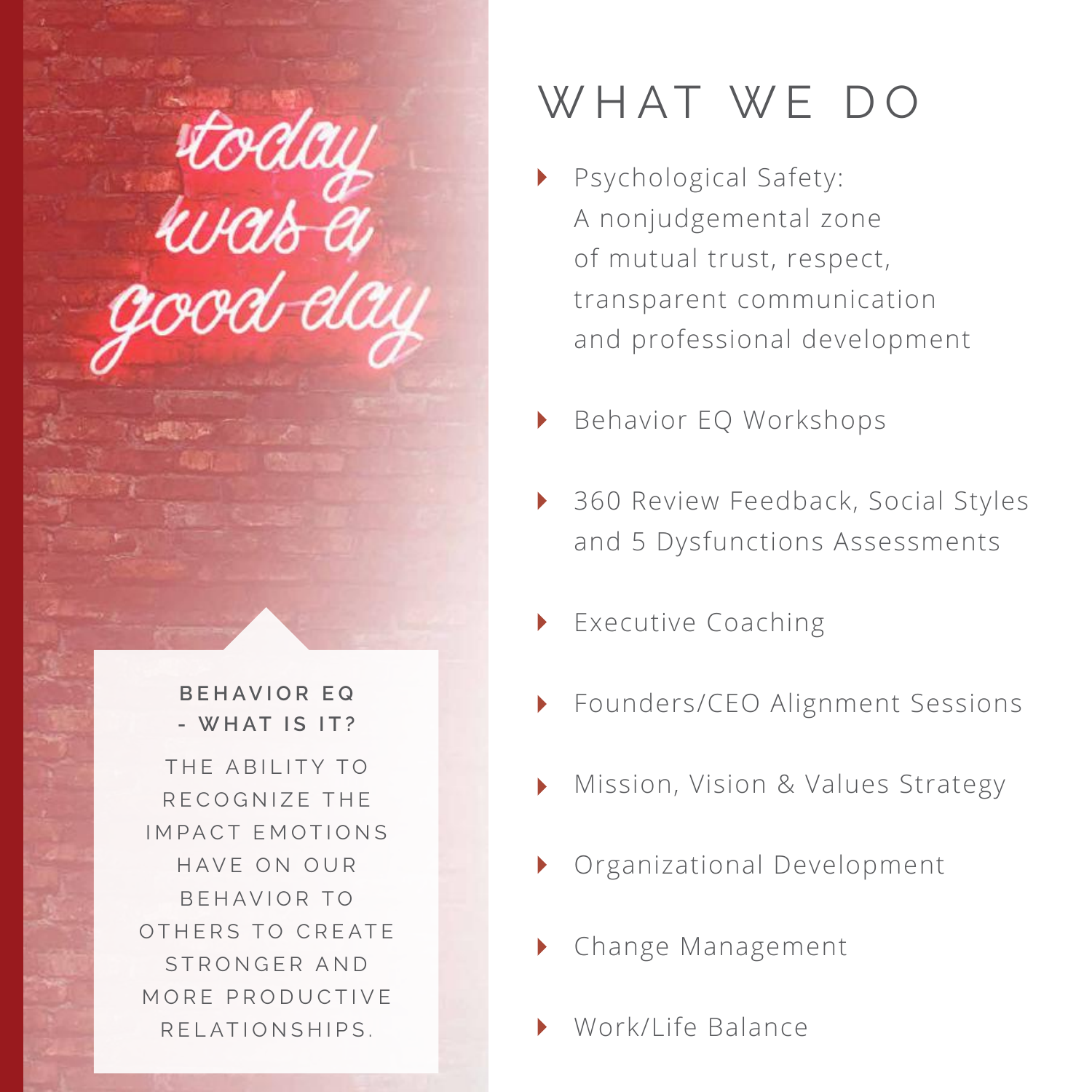

**IN C R E A S E D** PROFIT



P R O D U C T I V E COMMUNICATION





GROWTH

WHAT YOU GET COLLABORATI

COLLABORATION





INNOVATION



IMPROVEMENT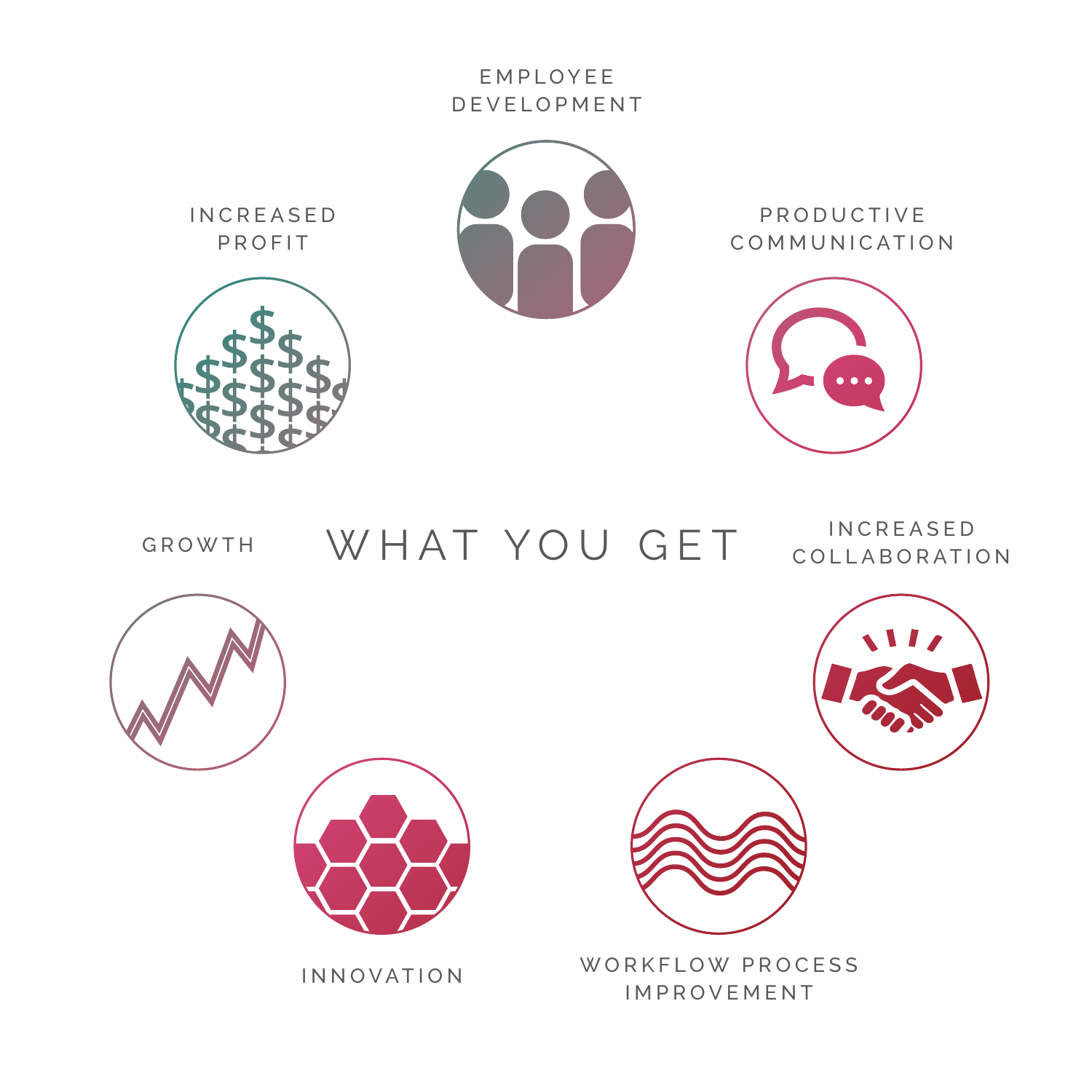## H O W W E GET THERE

Assessment of Needs

Analysis & Actionable Steps

Alignment of Processes, Vision, Culture, and Brand Values

> Communication & Execution Strategy

Reinforcement & Evaluation

**A B O U T 6 5 % O F T H E FAILURES OF HIGH-POTENTIAL START-U P S A R E P E O P L E P R O B L E M S , T H E I N T E R P E R S O N A L T E N S I O N S W I T H I N THE TEAM.**

- NOAM WASSERMAN. PH.D, USC & FORMER HARVARD PROFESOR & AUTHOR. THE FOUNDER'S DILLEMMAS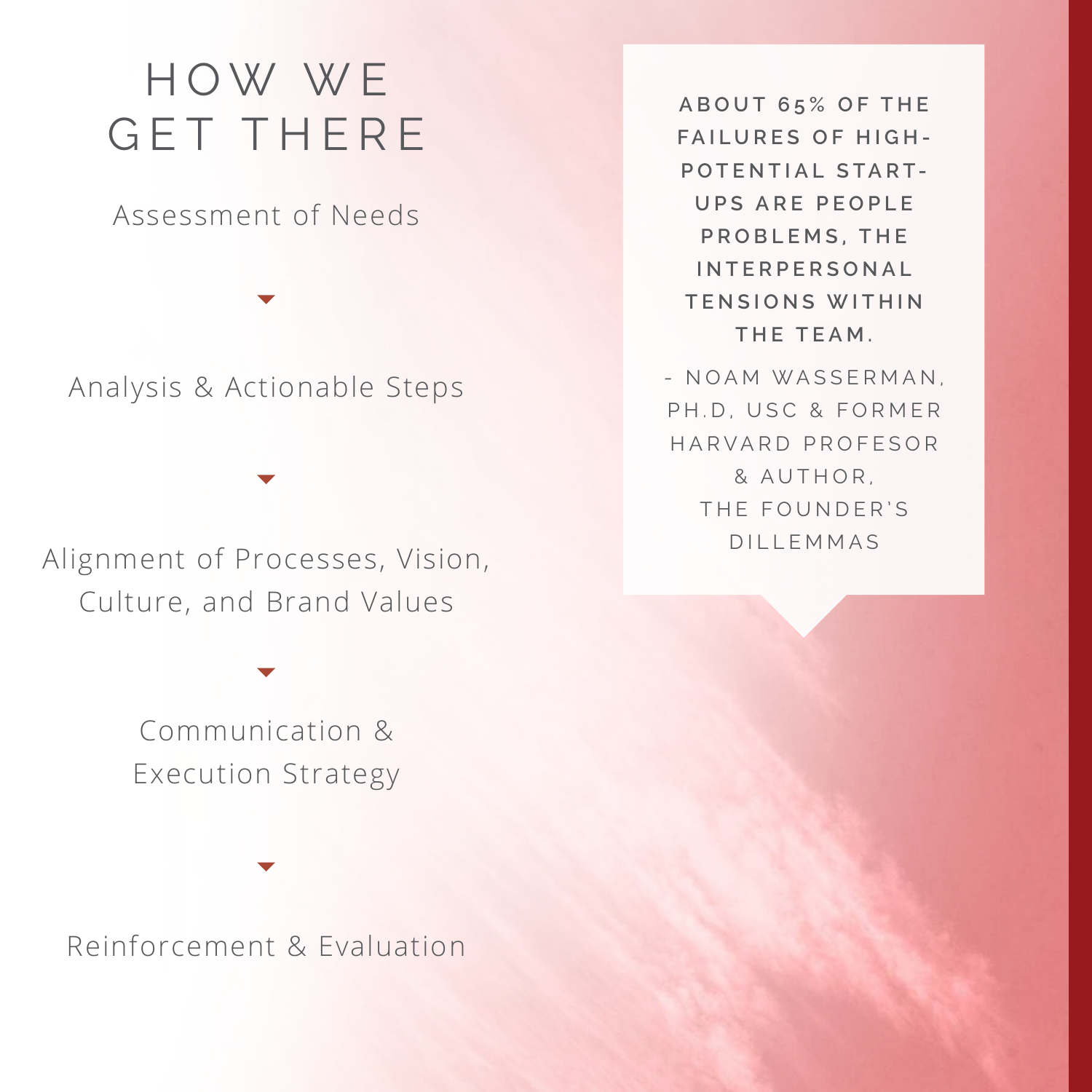# JENNIFER IS A FEARLESS LEADER.

SS

She immediately gets to the root of interpersonal and workplace problems and solves them efficiently with direct communication and conflict resolution techniques. Her focus is on quantitative results, efficient crossfunctional integration between teams, personal and professional growth and brand-building.

- JAMES BRADICICH, MARKETING EXECUTIVE IN TECH START-UP AND FORMERLY EDELMAN, BURSTON, M A R S T FL L A R A N D O G I LV Y.